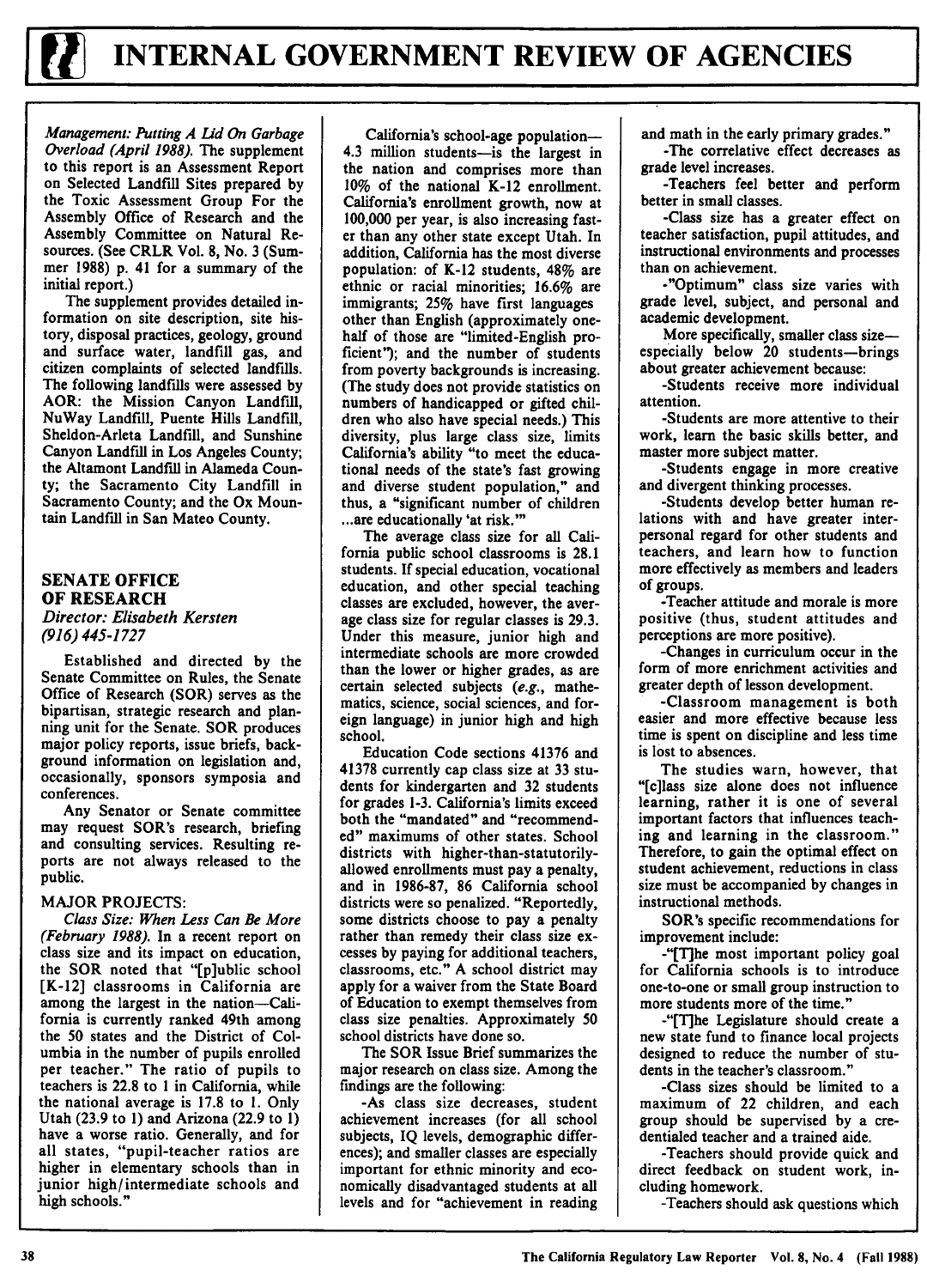require students to apply, analyze, and evaluate information (as opposed to lecture).

-Daily teaching loads for the upper grades should be reduced to a maximum of four regular lecture classes and one seminar or "mentor situation."

-Parents should be involved in the learning process.

The SOR report also discusses otherstate activities designed to reduce class size. Major findings include the fact that most class-size reduction efforts focus on the early primary grades to provide a good foundation in learning skills. Where higher grades were targeted for class size reduction, the focus fell on junior high or high school English or writing classes. Some states have reduced teaching loads in addition to or instead of reducing class size. None of the states provided additional funds for new facilities, however, preferring instead to leave such decisions to the local districts. As a result, state-level efforts were manifested in the utilization of additional classroom aides, even though this solution "was never considered an optimal choice."

SOR found that teachers and parents view class size as a strong indicator of educational quality. Most educational professional organizations support smaller class size and want the state to leave the implementation to local districts, but not all such organizations rank reductions as a top priority because of the associated costs. Seventy percent of those polled from the general public support reduced class size but "the majority of respondents were not willing to support a tax increase to finance class size reductions."

In a final section of the report, SOR compared the Japanese system to this country's, although cultural differences make this undertaking difficult. **Of** note, however, is that even Japan is considering the question of class reduction.

**Ensuring** *Universal Access to Health Care: Recent Lessons from Massachusetts (June 1988).* In April **1988,** Massachusetts enacted the "Health Security Act of **1988,"** which ensured access to health care for all of its citizens. Massachusetts is the first state to enact such a law; its provisions:

-address the needs of the "working uninsured" (full-time workers and dependents who receive no fringe benefit health insurance and who do not qualify for Medicaid or Medicare because of their income and/or age) **by** requiring employers that provide no employee health insurance to contribute to a state insurance pool;

-recognize "the growing burden of uncompensated care costs" on all health care providers and on employers that do provide health insurance (they pay their own premiums *and* suffer premium increases to cover uncompensated care costs) **by** capping "the private sector burden for uncompensated care, which [cap] declines as universal health insurance coverage is phased in",

-recognize the special needs of specific groups *(e.g.,* children and pregnant women) and ensure access to preventive care for these groups. As a result, the state has capitalized on the savings attendant with prevention *(e.g.,* one dollar spent on prenatal care saves three dollars in intensive neonatal care costsin **1987,** California spent \$104 million of the public's money on hospitalization costs for sick and premature babies); and

-recognize that "the loss of health care benefits is one of the primary factors perpetuating welfare dependency."

SOR's Issue Brief responds to some of the major policy questions raised **by** the enactment of the law, including the following:

-The law is not preempted **by** the federal Employee Retirement Income Security Act (ERISA) because no mandate to provide insurance is imposed on employers; instead, contributions toward state-sponsored care are required from those that provide no coverage; and

-The impact on small businesses is minimized **by** exemptions for certain start-up businesses and employers with less than five employees; and **by** providing tax credits, a phase-in period, a small-business health insurance pool, and "technical assistance grants to groups brokering health insurance plans to small businesses."

Although Massachusetts' law will be a model for consideration **by** many states, SOR identified certain differences between California and Massachusetts which would affect the implementation of a similar plan here. For example, California has **8.6%** more nonelderly residents who have no health coverage. Ten years ago, the majority of the uninsured-who may have qualified for Medicaid or Medicare-were aged, disabled, unemployed, or very poor. Today, the majority **(50-75%** nationwide, **75%** in California) of the uninsuredwho qualify for neither Medicaid or Medicare-are the working uninsured and their dependents. In addition, Massachusetts already had an uncompensated care pool which was financed **by** premium surcharges from private-sector

employers.

*The Gas Tax: A Long-term Solution to Freeway Congestion? (June 1988).* Anyone who drives our streets and highways knows that California has a severe transportation problem. In advising us that the situation will only get worse, this SOR report blames the problem on a greater demand for highways resulting from increased population and numbers **of** drivers and vehicles; changing traffic patterns resulting from the movement of businesses into suburbs and commuters into more-distant suburbs, with the traffic from both onto low-capacity local roads; a decline of approximately 20% in real transportation dollars compared to **1975;** and an increase of approximately 95% in the cost of road maintenance and construction between **1975** and **1986.**

If the problem is to be solved and **"[t]o** ensure that Californians in the next 20 years will be mobile," SOR estimates that "an additional \$14.7 billion to \$19.4 billion is needed **by 1995** to fund the changes necessary to accommodate new growth."

Presently, the primary source of state highway construction revenues is the retail sales tax collected on the sales of gasoline, now set at nine cents per gallon. The state could raise approximately **\$11** billion-still shy of the needed estimate-by fiscal **1994-95,** if the gas tax were raised to twenty cents per gallon. Because the revenue garnered from this tax is now placed in the General Fund, such a raise would, in **1989- 90,** run afoul of the state's constitutionally-established appropriation limit (requiring either refund to the taxpayers or redirection to local governments that have not met their own limit). Such excess revenues could be exempted **by** a determination that they are "user fees."

Indeed, the "users" of the state's transportation system "bear the primary burden of road construction" under this pay-as-you-go revenue system. The gas tax is discriminatory and regressive, however, because it burdens less those who burden the system more and taxes low-income users at a higher percentage of their income. That is, cost-per-gallon is the same, but peak-time users pay less than off-time users for their share of roadway construction and maintenance even though they burden the system more. At the same time, a set-amount tax, such as the gas tax, consumers a greater percentage of a poor family's income than it does of a wealthier family.

SOR identified other options which would allow transportation revenues to